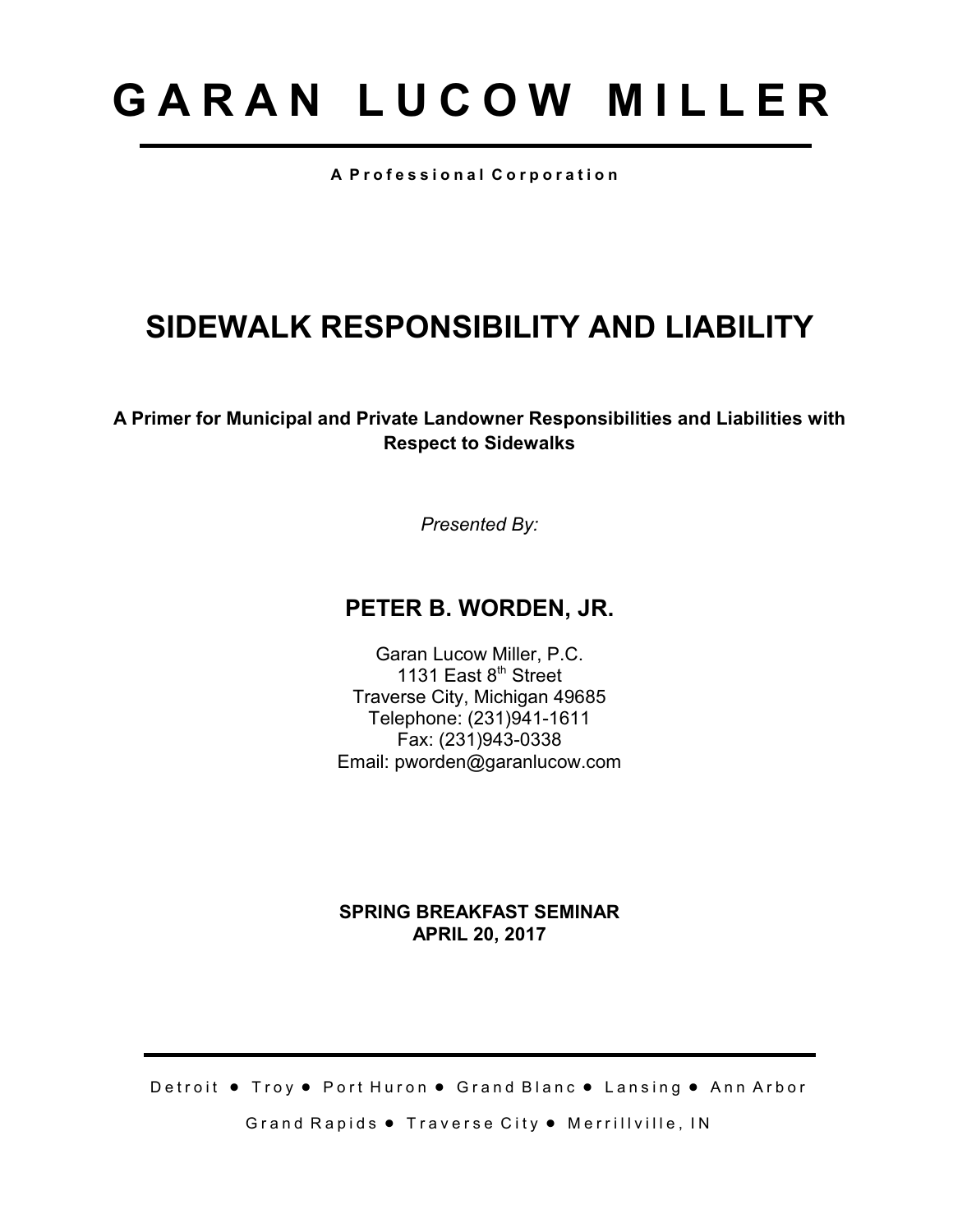#### **ABOUT THE PRESENTER**

Peter B. Worden, Jr. is a senior shareholder in the law firm of Garan Lucow Miller, P.C., and is the managing attorney of its Traverse City office. He practices in the field of insurance defense, defending insurance carriers and their insureds against a variety of personal injury and property damage claims, including premises liability cases and cases involving municipalities. He is works with title insurers and is well-versed in claims involving real estate and zoning law. He has also frequently served as a mediator or arbitrator in a broad spectrum of cases, including premises liability, construction, real estate and other matters.

Mr. Worden was born May 31, 1964 in Sault Ste. Marie, Michigan and is a graduate of Lake Superior State University (B.S. Political Science, 1985). He was admitted to the Michigan bar in 1988 after graduating from the University of Detroit School of Law (J.D., 1988). He is a member of the bars of the State of Michigan (where he serves as a member of the Negligence and Real Property Law Sections, as well as the bars of the federal U.S. District Courts for the Eastern (1988) and Western (1993) Districts of Michigan and the U.S. Sixth Circuit Court of Appeals (1993). He has been frequently admitted to handle cases on a special basis by courts in Minnesota, Wisconsin, Ohio, New York, and Pennsylvania. His professional affiliations include the Grand Traverse-Leelanau-Antrim Bar Association, the Michigan Defense Trial Counsel, the Defense Research Institute, the Maritime Law Association, the International Shipmasters' Association, and the Incorporated Association of Irish-American Lawyers.

He has also been recognized in *Best Lawyers in America* in the field of insurance law from 2009 to present.

## **ABOUT GARAN LUCOW MILLER, P.C.**

The law firm of Garan Lucow Miller, P.C. was founded in 1948 and now covers the entire state of Michigan and portions of Indiana, Ohio and Illinois through ten strategically placed offices. Each of these offices is managed and staffed by attorneys who are a part of the community in which they practice, also supporting our commitment to personal representation.

The firm has always been focused on insurance defense, in virtually every area of tort litigation. Over the years we have grown into a full service law firm. We can meet your needs from Admiralty, Business Transactions, Commercial Litigation, Family Law, Probate, Wills and Estates, Real Estate transactions and disputes, and Zoning. We also have represented a number of municipalities across the state of Michigan.

Further information about the firm and its attorneys can be found at www.garanlucow.com.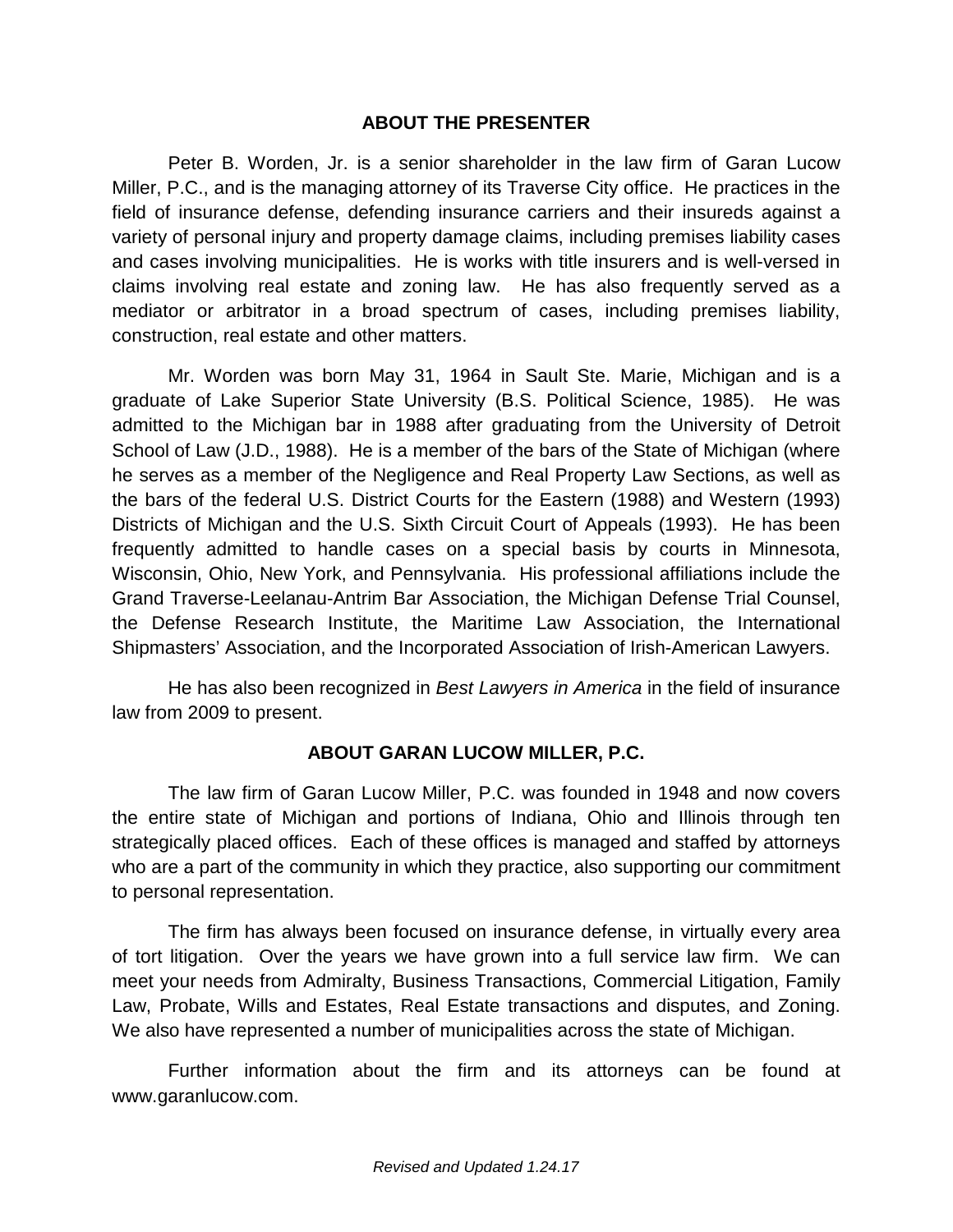#### **I. GOVERNMENTAL IMMUNITY AND SIDEWALK LIABILITY: An Overview**

The responsibilities and potential liabilities of municipalities and other governmental agencies with respect to sidewalks need to be understood in the context of the Governmental Tort Liability Act (GTLA), MCLA § 691.1401 *et seq*.

The GTLA was first enacted in 1964 and was significantly revised by the Michigan legislature in 1986. It essentially provides that municipalities and other governmental agencies are generally immune from tort liability for injuries arising out of the exercise or discharge of a "governmental function." MCLA §691.1407(1). However, it allows for municipality and governmental agency liability for sidewalks in two ways: first, it sets for a specific exception to the general grant of immunity called the "highway exception" which includes sidewalks, MCLA §§691.1401(c), 691.1402(1); and second, the GTLA sets forth a specific duty to maintain sidewalks and the specific circumstances that need to be met in order for a municipality or other governmental agency to be liable for the condition of a sidewalk, MCLA §691.1402a.

Before addressing the specific provisions of the GTLA that related to municipality and governmental agency liabilities for sidewalks, we should begin by examining the scope of the governmental immunity that is generally granted by the statute to begin with:

The GTLA grants general tort liability to any "governmental agency" that is engaged in a "governmental function." The term "governmental agency" means simply the State of Michigan or any political subdivision, MCL §691.1401(a); inherently this includes cities, villages, townships, state agencies, or other agencies or entities that are engaged in maintaining a sidewalk. However, this does *not* include joint ventures, partnerships, arrangements between governmental agencies and private entities, or any other combined state-private endeavors. *Nash v Duncan Park Com'n,* 304 Mich App 599 (2014), app granted 497 Mich 884, vacated 862 N.W.2d 417.

A "governmental function," on the other hand, is any activity that is expressly or impliedly mandated or authorized by the constitution, statute, local charter or ordinance, or other law, MCLA § 691.1401(f). The design, construction, maintenance and upkeep of a sidewalk should, absent unusual and probably very rare circumstances, meet the definition of "governmental function."

The GTLA also extends tort immunity to the following categories of individuals who may be acting on behalf of the governmental agency: officers and employees of the agency, volunteers, and each member of a board, council, commission or statutorily created task force of a governmental agency. MCLA §691.1407(2). However, this "individual liability" is subject to some limitations which in practice mean the general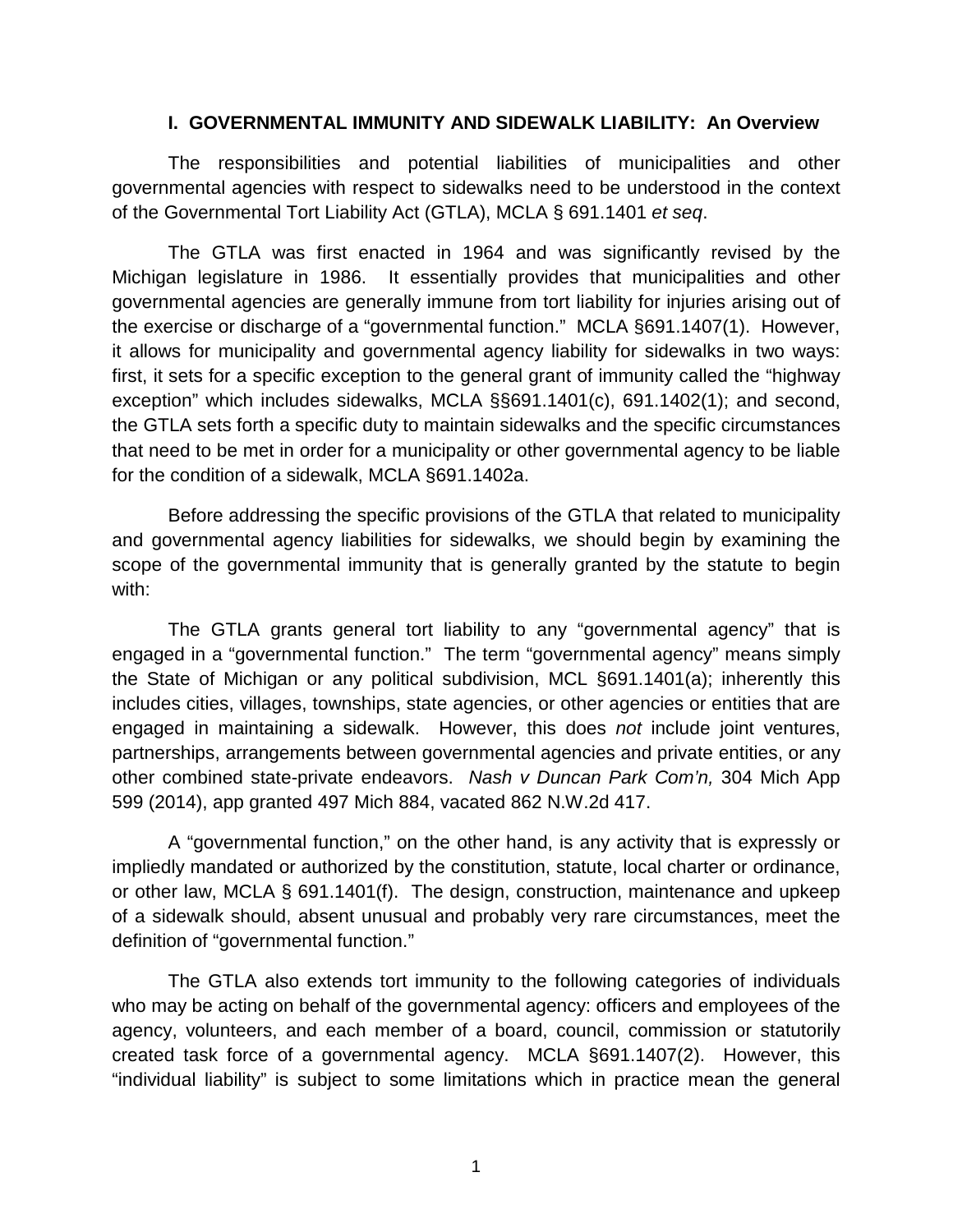immunity is less comprehensive than that afforded to the governmental agencies themselves.

First, the immunity only extends to conduct of the individual while in the course of the employment or service with the governmental agency. *Id.* Second, all of the following have to be met:

- 1. The individual is acting or reasonably believes he or she is acting within the scope of his or her authority;
- 2. The governmental agency that is involved is itself engaged in the exercise or discharge of a governmental function; and
- 3. The individual's conduct does not amount to gross negligence or intentionally caused harm.

#### MCLA §691.1407(2)(a)-(c), (3).

"Gross negligence" means conduct so reckless as to demonstrate a substantial lack of concern with whether an injury results. MCLA §691.1407(8)(a). Whether alleged conduct in a particular case rises to the level of "gross negligence" or not has to be determined on a case by case basis, based on the facts of each individual case.

The "gross negligence" and "intentional conduct" exceptions to individual immunity have no equivalent as to the municipalities and governmental agencies themselves, who remain generally immune from tort liability even if their conduct is arguably grossly negligent or intentional in nature. In effect this creates a double standard whereby an individual might lack immunity, because his or her conduct was grossly negligent or intentional, while the governmental agency he or she was working for remains immune.

(Insurance policies taken out by municipalities and other governmental agencies may nonetheless provide some level of coverage to the individuals involved, even if the agencies themselves are immune; however, many policies of insurance exclude grossly negligent or intentional conduct. Some municipalities and other governmental agencies might also assume the liabilities of such an individual as a matter of policy, though it is expected this would probably be rare).

However independent contractors who may be retained by the governmental agency involved are *not* afforded immunity. *Jackson v New Center Community Mental Health Services,* 158 Mich App 25 (1987), app den 430 NW2d 458. If independent contractors have liability, that liability will not be imputed to the municipality or governmental agency, which remains immune under the GTLA. *Rambus v Wayne*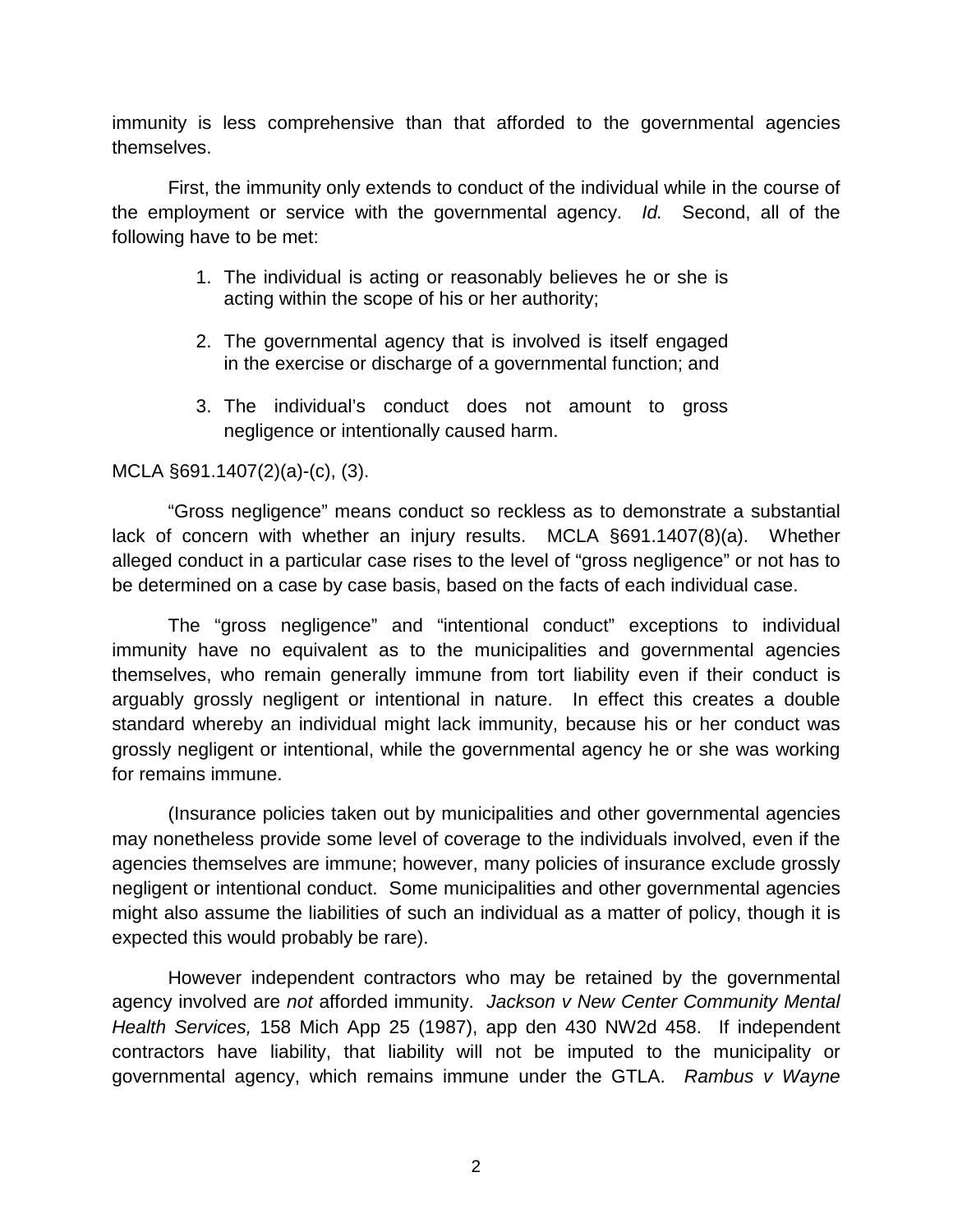*County General Hospital,* 93 Mich App 264, reaffirmed on rehearing, 197 Mich App 480 (1992).

# **II. THE HIGHWAY EXCEPTION TO GOVERNMENTAL IMMUNITY**

All that having been said, the GLA contains five specific statutory exceptions to immunity: the failure to maintain highways, MCLA § 691.1402; the negligent operation of government-owned vehicles; public building defects; the performance of proprietary functions; and the ownership or operation of a government hospital. Of these exceptions, the remainder of this presentation will focus on the highway exception. While in individual cases involving sidewalks one or more of the other exceptions to immunity may apply, to the extent that they do the involvement of a sidewalk would be merely incidental to their application; and each of the other exceptions to immunity is an involved subject in its own right and would require a more extensive discussion than is intended here.

As the name suggests, the highway exception to governmental immunity applies to "highways." The GTLA defines the term "highway" to mean "a public highway, road, or street that is open for public travel." MCLA §691.1401(c). The statute also provides that "Highway includes a bridge, sidewalk, trailway, crosswalk, or culvert on the highway." *Id.* It does not, however, include an alley, tree or utility pole. *Id.*

MCLA § 691.1402(1) requires each governmental agency having jurisdiction over any highway to maintain that highway in a state of reasonable repair. Because the term "highway" includes sidewalks and other trailways, this obligation extends to municipalities or other governmental agencies having jurisdiction over those types of rights of way. The statute further provides that:

> A person who sustains bodily injury or damage to his or her property by reason of failure of a governmental agency to keep a highway under its jurisdiction in reasonable repair and in a condition reasonably safe and fit for travel may recover the damages suffered by him or her from the governmental agency.

Thus, if a sidewalk or trailway is not kept in reasonable repair by the responsible municipality or other governmental agency, the person affected may bring suit against the municipality or governmental agency for money damages. This is true whether the specific injury is to property, or whether it involves bodily injury to the person affected.

In premises liability cases generally (tort actions arising from claimed defects or other hazards in land), a common question is whether the defect or hazard in question was "open and obvious" because, generally speaking, there is no liability on the part of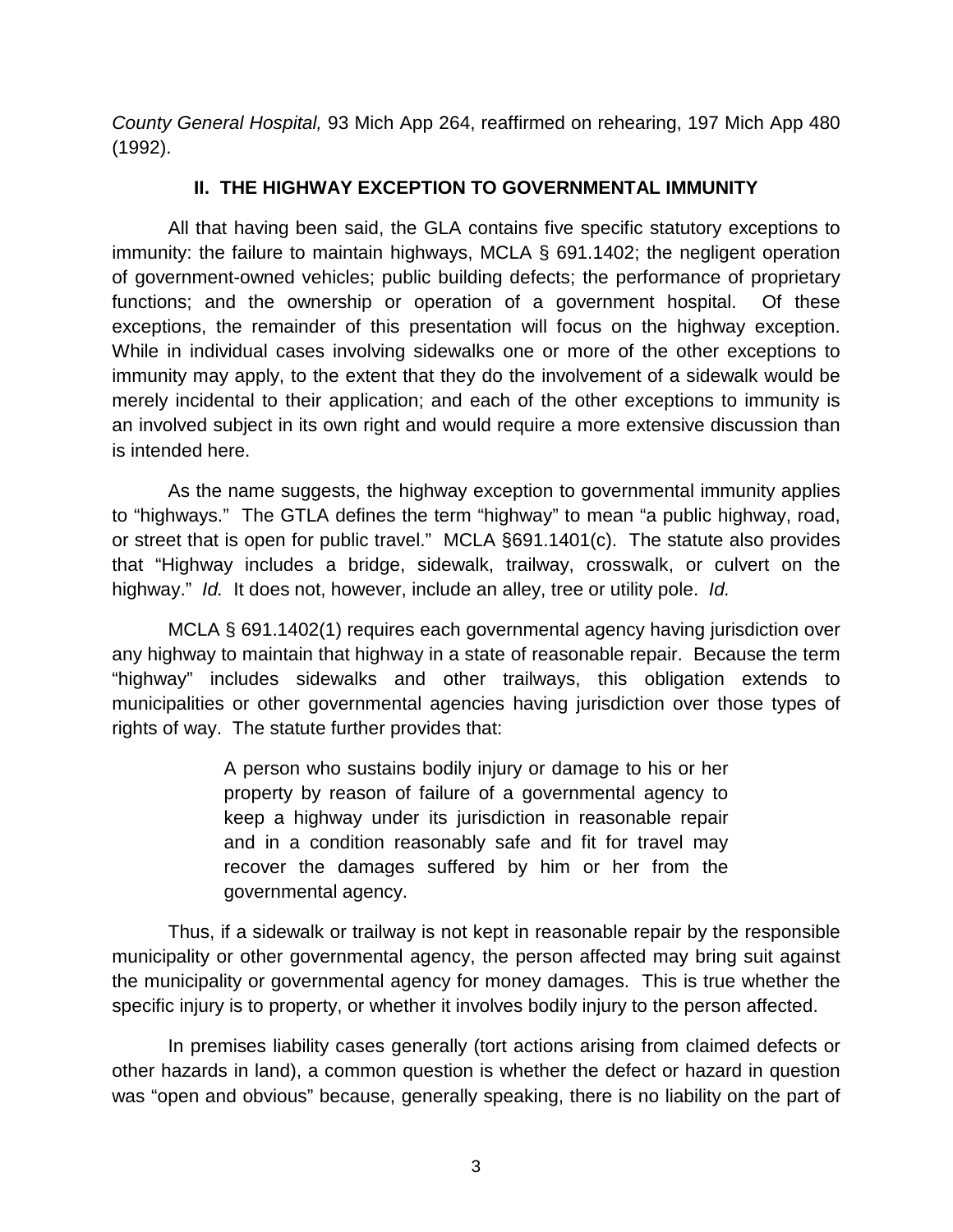the land owner for open and obvious dangers. In *Jones v Enertel, Inc.*, 467 Mich 266 (2002), the Michigan Supreme Court concluded that the open and obvious doctrine of common law premises liability cases does not apply to a claim that a municipality or other governmental agency violated its statutory duty under MCLA § 691.1402(1) to maintain a highway in reasonable repair. However, on December 10, 2015 the Michigan House of Representatives passed a bill, HB 4686, that would essentially overrule *Jones* and allow municipalities and other governmental agencies to use the "open and obvious" danger defense in sidewalk cases. The House Bill was filed with the Senate on December 15, 2015 and is presently in committee in that chamber.

In order for a sidewalk or trailway to constitute a "highway" for purposes of this responsibility and potential liability, the right of way has to be actually open for public travel. MCLA § 691.1401(c). Temporary closure of a street removes the street from the highway exception to governmental immunity. *Grounds v Washtenaw County Road Commission,* 204 Mich App 453 (1994); *Pusakulich v City of Ironwood,* 247 Mich App 80 (2001). By extension, temporary closure of a sidewalk or trailway should also remove the municipalities or other governmental agencies responsibility to keep the right of way in reasonable repair.

However, not all sidewalks, trailways, and crosswalks are subject to the highway exception. The duty extends only to the "improved portion of the highway designed for vehicular travel." MCLA § 691.1402(1), *Nawrocki v Macomb County Road Com'n,* 463 Mich 143 (2000). The improved portion of the highway for which a municipality or governmental agency is responsible does *not* include sidewalks, crosswalks, or other installations outside the improved portion of the highway designed for vehicular travel, except as may be provided at MCLA §691.1402a (which is discussed below). *Id.* 

Therefore, the highway exception applies only to sidewalks, crosswalks, trailways, and other pedestrian rights of way that exist *within the portion of the highway that is intended and designed for vehicular traffic*. The most likely situation where this will occur would be a crosswalk across a road designed for vehicular traffic.

For example, in *Seabring v City of Berkley,* 247 Mich App 666 (2001), a pedestrian who alleged injuries arising from a defect in a crosswalk laying within the improved portion of the highway was not barred by the GTLA from bringing a claim for damages. The Court of Appeals held that the crosswalk in question was not an installation separate from the road bed, but was the road surface itself, so the highway exception applied and the plaintiff could maintain her claim.

A topic somewhat related to sidewalks would be how these rules might apply to bicycles, especially given that bicycle lanes and paths are increasingly popular in highway and urban design. Can the highway exception apply to bike lanes and paths?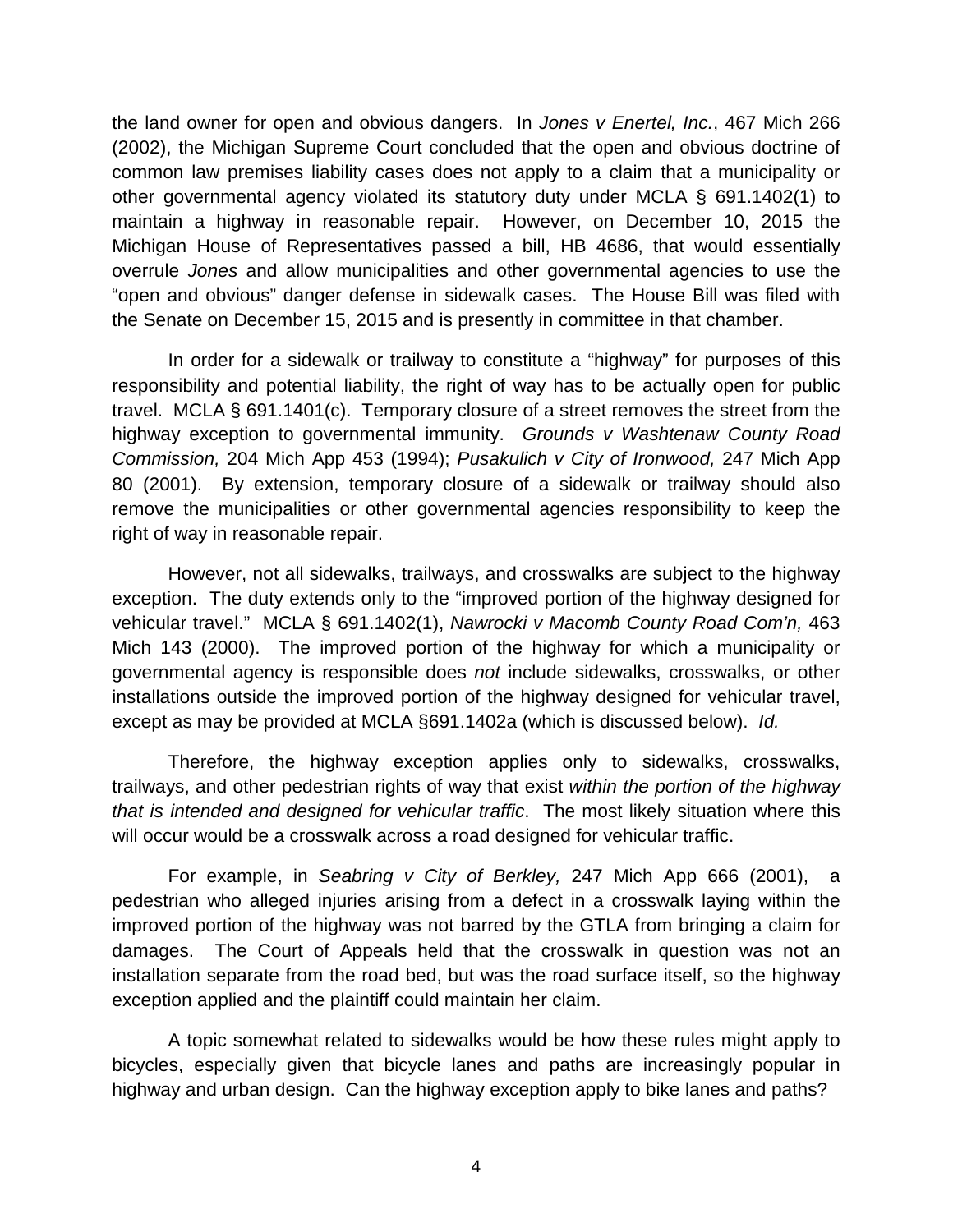The term "vehicular traffic" does not contemplate bicycles or other non-motorized transport. MCLA §257.79 defines a vehicle as "every device . . . excepting devices exclusively moved by human power . . ." So a bicycle path or lane cannot fall within the highway exception merely because it was designed for that particular mode of vehicular transport; "vehicular" in this context refers to motorized transport. For an area to be a highway and thus fall within the highway exception, it must be accessible to and intended for motor vehicles.

The Michigan Supreme Court has held that a paved bicycle path is not part of the "highway" even if it is located relatively close to a roadway. *Hatch v Grand Haven Charter Township*, 461 Mich 457 (2000); *Roy v Dep't of Transportation,* 428 Mich 330 (1987). And in *Grimes v Dep't of Transportation*, 475 Mich 72 (2006), the Michigan Supreme Court held that a marked paved shoulder of a road is not "designed for vehicular travel" because it is not an intended travel lane, overruling *Gregg v State Hwy Dep't,* 435 Mich 307 (1990).

*Gregg*, interestingly, had held both that a shoulder was designed for vehicular traffic, and that the mode of transportation involved in that case – a bicycle – did not remove the agency's responsibility to make the highway reasonably safe. *Grimes* overruled *Gregg* on the first point, but did not expressly address the second. Thus, it appears that the *location* of the injury remains more important than does the mode of transportation involved – so long as the injury occurs in an area designed for vehicular travel, immunity is waived even if the mode of transportation involved is not vehicular; i.e., pedestrians and bicycles.

Recently, in *Yono v Dep't of Transportation,* 2016 Mich LEXIS 1587 (decided July 27, 2016), the Michigan Supreme Court confirmed *Grimes* by holding that an area on a highway marked for designated parallel parking along M-22 in Suttons Bay was not "intended" for vehicular travel, and thus was not subject to the highway exception to governmental immunity. Plaintiff, who claimed she had fallen while traversing the area as a pedestrian, was unable to hold MDOT liable; it was immune from her claims.

In light of *Grimes* and now *Yono*, dedicated bike lanes within highway shoulders will still be subject to immunity. However, in many other instances, the bike-related markings call on cyclists and motorists to share a lane of travel. In light of *Grimes* and *Gregg,* a shared bike lane which is laid out on the travel portion of a highway which is intended for vehicular traffic will fall within the highway exception to immunity. Conversely, a bike lane which is part of a highway but which is *segregated* from the part of the travel portion of the highway for motor vehicles does *not* fall within the highway exception. And it is quite clear that a bike bath that is completely separate from the highway does not fall within the highway exceptions.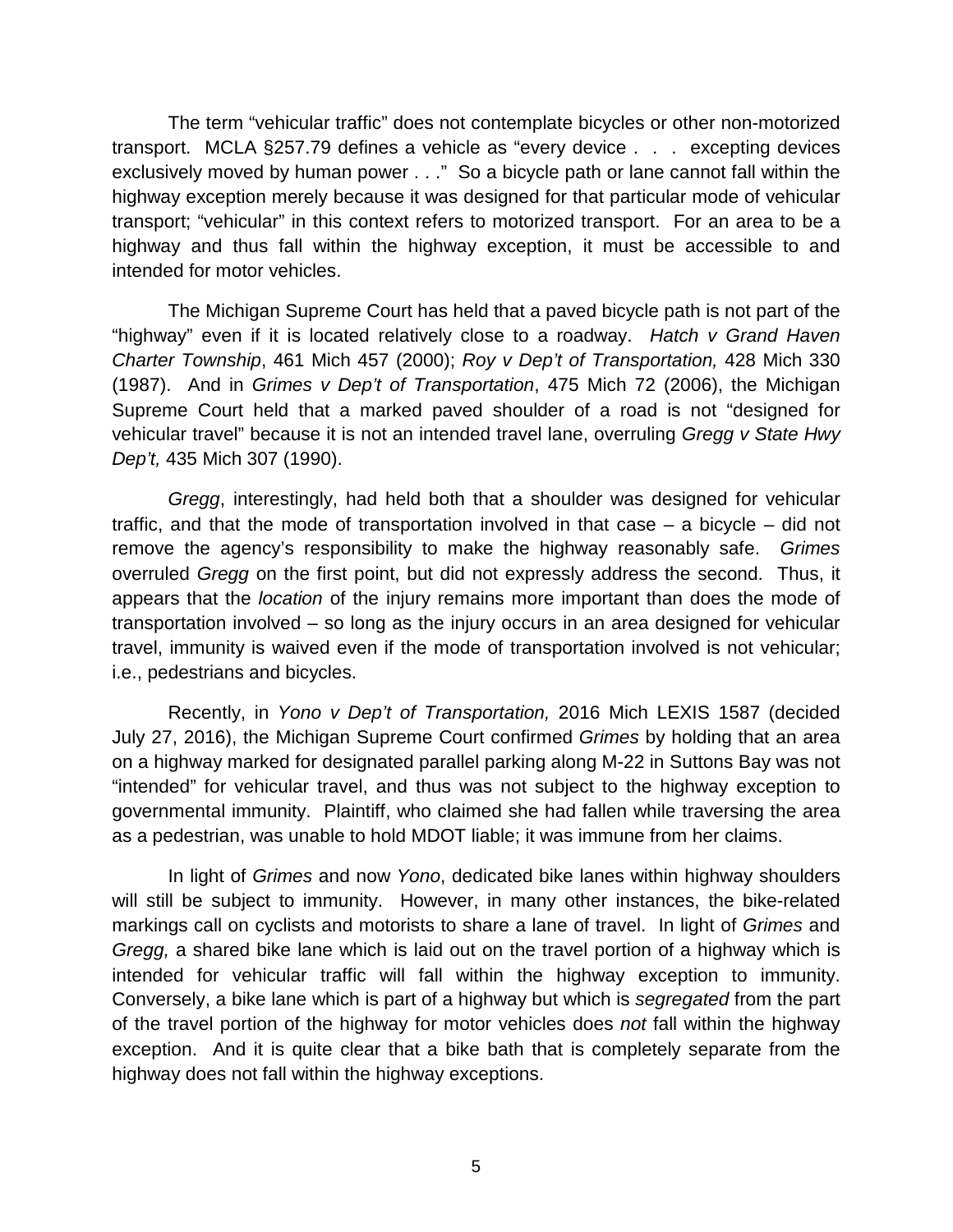Given that the highway exception only applies to sidewalks, trailways, and crosswalks that are within the travel portion of the highway that is accessible by motorized vehicles, it may be tempting at this point to say that there would be no liabilities for the vast majority of sidewalks. However, the discussion to this point has only been on the subject of the highway exception; we have not yet addressed MCLA §691.1402a, which imposes additional responsibilities on municipalities and governmental agencies as to sidewalks that are adjacent to a public highway. As to these sidewalks MCLA §691.1402a may nonetheless impose other liabilities. These liabilities will be discussed in the next section.

For now, however, it should be observed that the practical effect of highway immunity applying to relatively few sidewalks and crosswalks while MCLA §691.1402a applies to those running adjacent to highways is that sidewalk liability is not identical for all the governmental agencies that are involved. If the injury occurs on the sidewalk outside the travel portion of the highway, potential liability rests, if at all, with the other whichever governmental agency is responsible for maintaining the sidewalk. This typically is not going to be the state or the county road commission, which is tasked just with the maintenance of the travel portion of the highway; this responsibility will fall to the cities, townships, and villages. *Pomeroy v Department of Transportation,* 175 Mich App 556 (1988).

Only one agency may have jurisdiction over the affected area. There is no concurrent jurisdiction for purposes of the highway exception to governmental immunity. *Sekulov v City of Warren,* 251 Mich App 333 (2002), vacated and remanded on other grounds, 468 Mich 863 (2003); *Sebring v City of Berkley,* 247 Mich App 666 (2001). Liability for an improperly maintained "highway" (and thus sidewalks and trailways) is limited to the one agency having jurisdiction over the right of way at the time of the injury. *Kuhn v Associated Truck Lines,* 173 Mich App 295 (1988). However, an agency remains liable for design and construction defects it may have created while the "highway" was under its jurisdiction, even if it transferred the "highway" to another governmental agency before the accident occurred. *Killeen v Department of Transportation,* 432 Mich 1 (1989).

The municipality or other governmental agency responsible for the sidewalk or trailway remains liable for its condition, even if another governmental agency performs maintenance on the highway under a contract with the responsible agency. A municipality or other governmental agency may not divest itself of jurisdiction over a right of way my maintenance agreements with other municipalities or other governmental agencies. *Kuhn,* supra; *Zyskowski v Habelmann,* 150 Mich App 230 (1986), vacated 249 Mich 873, modified on remand, 169 Mich App 98 (1988).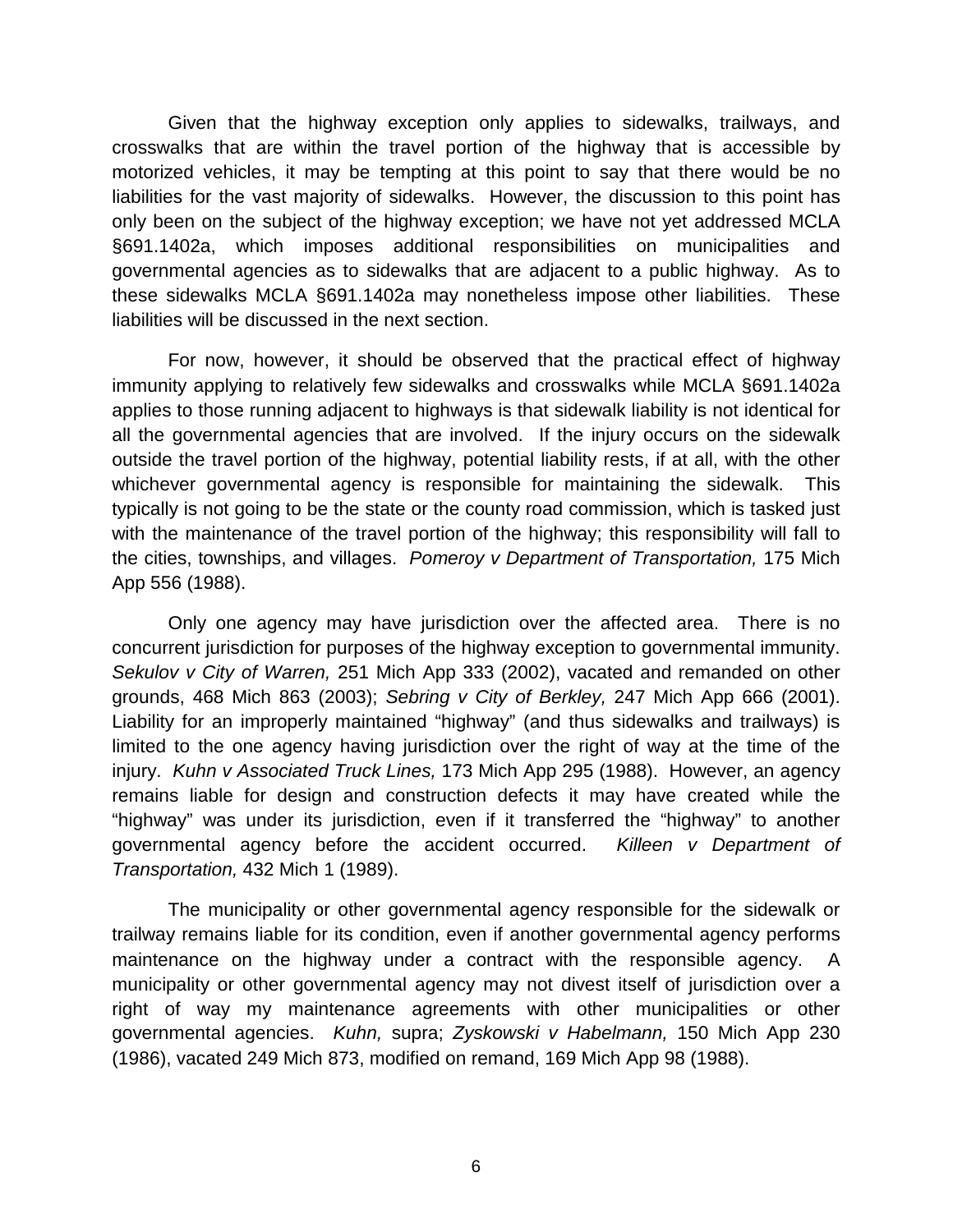A municipality or other governmental agency has no liability for injuries or damages caused by a defective "highway" (including sidewalk and trailway) unless the municipality or agency knew, or in the exercise of reasonable diligence should have known, of the existence of the defect and had a reasonable amount of time to repair the defect before the injury took place. A conclusive presumption of knowledge of the defect and a reasonable amount of time to repair it arises if the defect was readily apparent to an ordinarily observant person for 30 or more days before the injury took place. MCLA § 691.1403.

Also, the duty to "maintain a highway in reasonable repair" does *not* mean that *all* potentially hazardous conditions need to be removed. The Legislature has only waived immunity for liability if a road has become, through lack of repair or maintenance, not reasonably safe and convenient for public travel. Thus, an injury is compensable only when the injury is caused by an unreasonably unsafe condition, of which the agency had actual or constructive note, and which stems from a failure to keep the highway in reasonable repair. When the highway has been reasonably maintained but it remains unreasonably unsafe for some other reason, immunity still applies. *Wilson v Alpena County Rd C'mmn*, 474 Mich 161 (2006).

The injured party bears the burden of showing that the municipality or other governmental agency knew or should have known of the presence of the defect and had a reasonable amount of time to repair it before the injury occurred. There is no liability under the GTLA if the plaintiff fails to show the defendant knew or should have known of the presence of the defect. *Peters v State,* 400 Mich 50 (1977).

As a condition of recovery, an injured person must also serve notice of the injury and of the defect on the municipality or governmental agency that is involved in 120 days of the date of the injury. MCLA § 691.1404(1). The notice is required to state the exact location and nature of the defect, the injuries sustained and the names of the witnesses known at the time by the claimant. *Id*. The notice does not need to take any particular form, so long as the statutorily identified information is provided within the required 120 days. *Burise v City of Pontiac,* 282 Mich App 646 (2009). A longer notice period is provided for those under the age of 18 at the time of the injury (180 days) or those rendered physically or mentally disabled (not more than 180 days after the termination of the disability). MCLA § 691.1404(3); *Plunkett v Department of Transportation,* 286 Mich App 168 (2009). In instances involving death, where the decedent obviously is incapable of giving notice, the time limit of 180 days applies once the disability of death is removed by the appointment of a personal representative. *Blohm v Emmet County Board of County Road Commissioners,* 223 Mich App 383 (1997).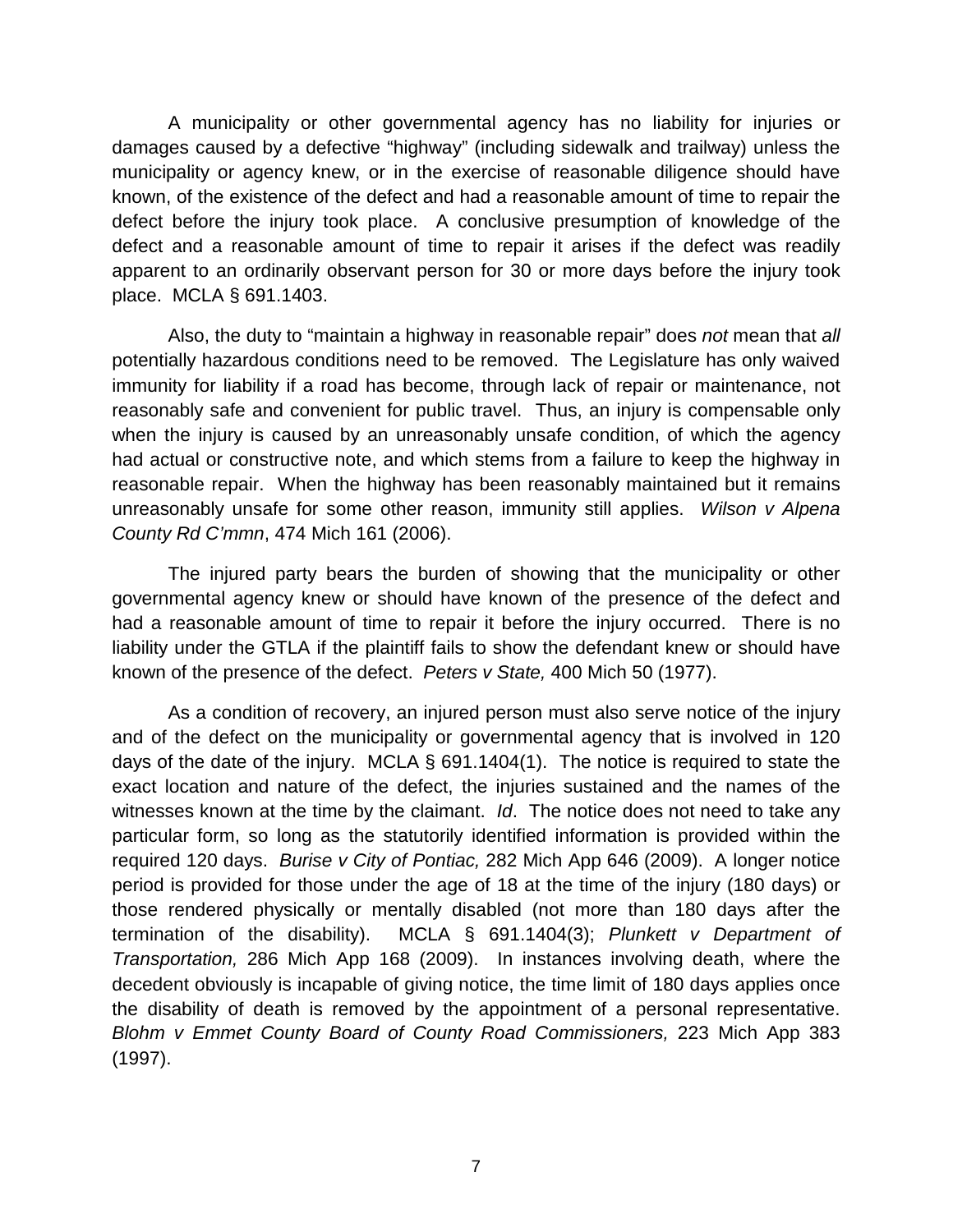In *Rowland v Washtenaw County Road Commission,* 477 Mich 197 (2007), the Michigan Supreme Court overruled *Hobbs v Michigan State Highway Department,* 398 Mich 90 (1976) and *Brown v Manistee County Road Commission,* 452 Mich 354 (1996) and held that failure to provide the 120 day notice is an absolute bar to the plaintiff's recovery, even if failure to give actual notice did not cause any actual prejudice to the defendant agency.

# **III. STATUTORY DUTY TO MAINTAIN SIDEWALKS: MCLA §691.1402a**

The primary obligations with respect to sidewalks will come from Section 2a of the GTLA, MCLA § 691.1402a, which provides:

## **MCLA § 691.1402a**

(1) A municipal corporation in which a sidewalk is installed adjacent to a municipal, county, or state highway shall maintain the sidewalk in reasonable repair.

(2) A municipal corporation is not liable for breach of a duty to maintain a sidewalk unless the plaintiff proves that at least 30 days before the occurrence of the relevant injury, death, or damage, the municipal corporation knew or, in the exercise of reasonable diligence, should have known of the existence of the defect in the sidewalk.

(3) In a civil action, a municipal corporation that has a duty to maintain a sidewalk under subsection (1) is presumed to have maintained the sidewalk in reasonable repair. This presumption may only be rebutted by evidence of facts showing that a proximate cause of the injury was 1 or both of the following:

> (a) A vertical discontinuity defect of 2 inches or more in the sidewalk.

> (b) A dangerous condition in the sidewalk itself of a particular character other than solely a vertical discontinuity.

(4) Whether a presumption under subsection (3) has been rebutted is a question of law for the court.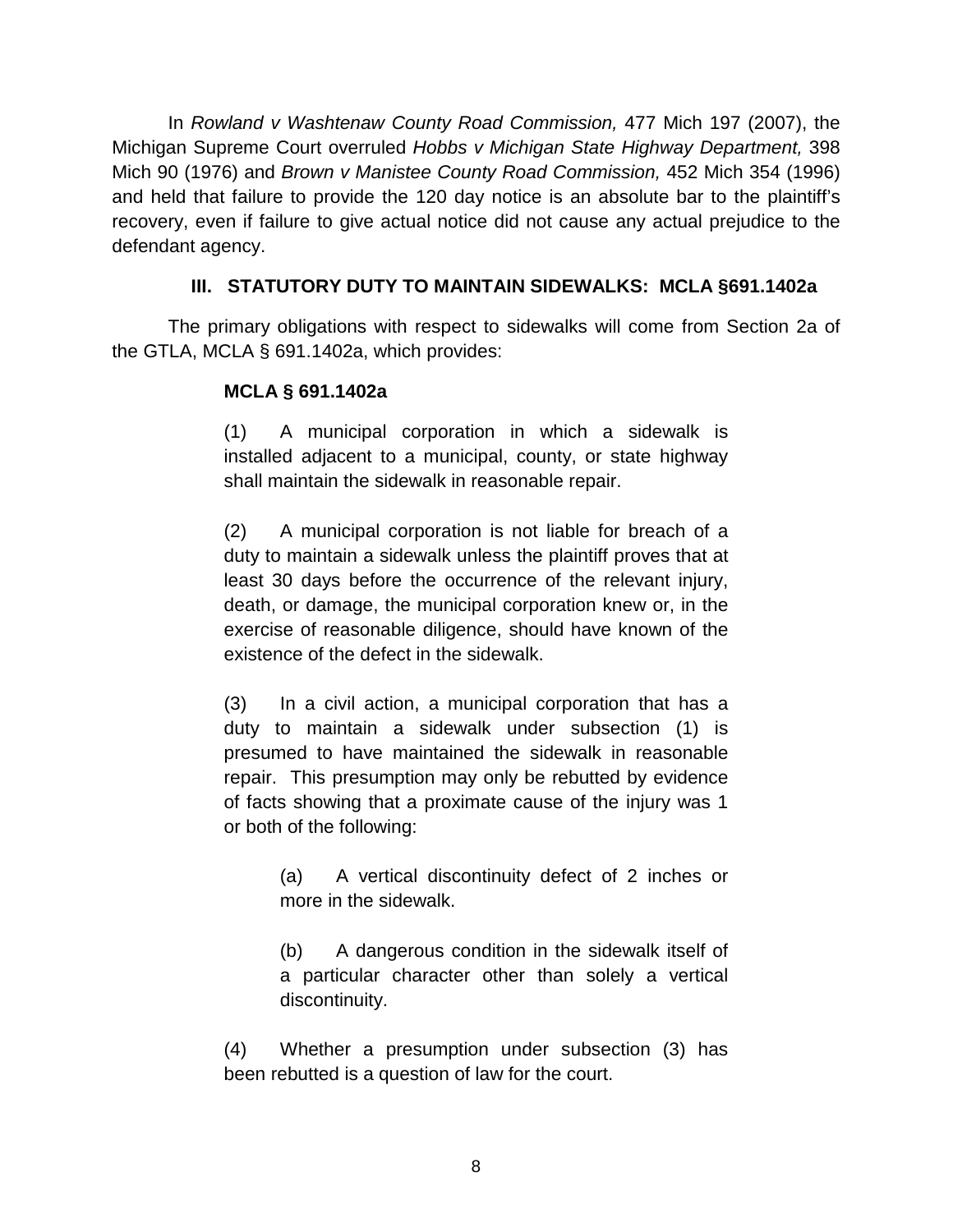(5) A municipal corporation's liability under subsection (1) is limited by section 81131 of the natural resources and environmental protection act, 1994 PA 451, MCL 324.81131.

MCLA §324.81131 relates to local ordinances regarding the operation of ORVs (Off Road Vehicles) on and around public streets. It basically provides that a municipality can allow for such use and is immune from tort liability for having done so unless it was grossly negligent. Thus as to ORVs, municipalities are given broad discretion and where applicable the immunity provisions related to ORV ordinances will govern over the statutory duty to maintain a sidewalk set forth at MCLA §691.1402a.

Note that per MCLA § 691.1402a(3), the municipality or other governmental agency maintaining a sidewalk is presumed to have maintained it in reasonable repair. This presumption may be rebutted by evidence of a vertical defect of 2 inches or more on the sidewalk. There was previously a so-called "two-inch rule" which applied in Michigan cases up until 1972, dictating that there was no municipal liability as a matter of law for discontinuity defects of 2 inches or less in sidewalks. That common law rule was abolished by the Michigan Supreme Court in *Rule v Bay City,* 387 Mich 281 (1972). In 1999, the Michigan legislature reintroduced the concept by incorporating it at MCLA § 691.1402a(3)(a).

However, the legislature also provided that some other "dangerous condition of a particular character" (other than solely a vertical discontinuity) could also rebut the presumption that the sidewalk had been maintained in reasonable repair. MCLA § 691.1402a(3)(b). So, the old "two inch" rule has not been completely re-introduced. An injured person can still overcome the presumption of reasonable repair by showing some other dangerous condition, the nature of which will depend on the specific facts of each case.

Apparently, however, a "dangerous condition" that can overcome the presumption of reasonable repair does not include lack of warning signage. In *Weakley v City of Dearborn Heights,* 246 Mich App 322 (2001), the plaintiff was injured when he tripped and fell on a removed portion of a public sidewalk that was maintained by the defendant city. The city had removed the entire section of the sidewalk for repair, leaving a deep hole, but did not place a warning blockade or sign near the hole. A previous case decided by the Michigan court of appeals had held that the city in that circumstance would have had a duty to place a barrier or warning sign. *Pick v Szymczak,* 451 Mich 607 (1996). However, in light of the Michigan Supreme Court's subsequent holding in *Nawrocki v Macomb County Road Commission,* 463 Mich 143 (2002), which had overruled *Pick*, the *Weakley* court held that Bay City "did not have a duty to make the sidewalk reasonably safe by placing a barrier or warning device around the portion of the sidewalk that was under repair." *Weakly*, Supra at 328.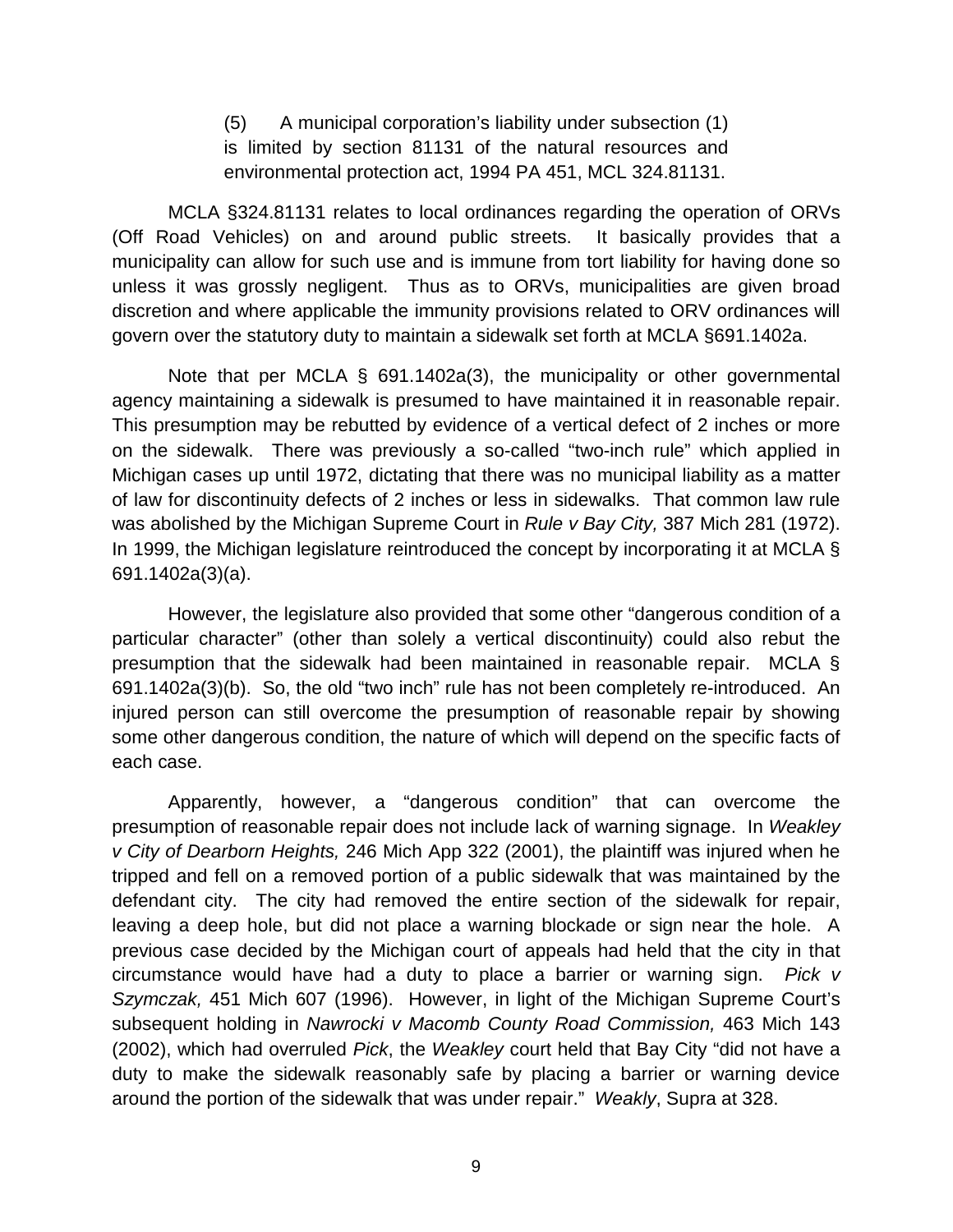Whether the presumption of reasonable repair is rebutted is an issue for the trial judge to decide, not for the jury. MCLA § 691.1402a(4).

As will be discussed below, in commonly law premises liability cases private landowners are not liable for conditions of the land that are "open and obvious." For years it was understood this doctrine did not extend to municipalities; it had previously been thought that by virtue of *Jones v Enertel, Inc.* 467 Mich 266 (2002), (holding that the open and obvious doctrine does not apply to a claim that a municipality or other governmental agency violated its statutory duty under MCLA § 691.1402(1) to maintain a highway in reasonable repair), the doctrine likewise would not apply to an alleged violation of the statutory duty under MCLA § 691.1402a(4). However, in early January of 2017, Public Act 419 became law and extended the open and obvious danger doctrine to municipalities. Accordingly, a municipality may not be liable for a sidewalk defect that is considered "open and obvious."

There are various cases holding that certain rights of way are not, in fact, sidewalks. In *Hatch v Grand Haven Charter Township,* 461 Mich 457 (2000), the Michigan Supreme Court held that a bicycle path did not qualify as a sidewalk even though it was located quite close to the roadway. In *Roby v City of Mount Clemens,* 274 Mich App 26 (2006), an area paved with asphalt and cement between a fenced parking lot and the road was not intended for pedestrian travel and therefore was not a sidewalk. In *Haaksma v City of Grand Rapids,* 247 Mich App 44 (2001), a sidewalk that ran between a city owned parking lot and a privately owned building was not adjacent to a public roadway did not qualify as a sidewalk. Pursuant to the definition at MCLA § 691.1401c, while the term "highway" includes a sidewalk, trailway, etc. they have to be associated with an actual public highway, road, or street that is open for public travel.

#### **IV. ACCUMULATONS OF ICE AND SNOW**

Accumulations of snow and ice on sidewalks have their own considerations to take into account.

The "natural accumulation doctrine" provides that neither a municipality/governmental agency nor an adjacent land owner have an obligation to remove natural accumulations of ice or snow from any location, except where the municipality/governmental agency or landowner has actually increased the travel hazard to the public by taking affirmative action. *Morrow v Boldt,* 203 Mich App 324 (1994), appeal denied, 447 Mich 995. However, when an accumulation of ice and snow is a result of *unnatural* causes (such as improperly designed drainage), the municipality or governmental agency may be liable for injuries that are proximately caused by the accumulation. *Hampton v Master Products, Inc.*, 84 Mich App 767 (1978).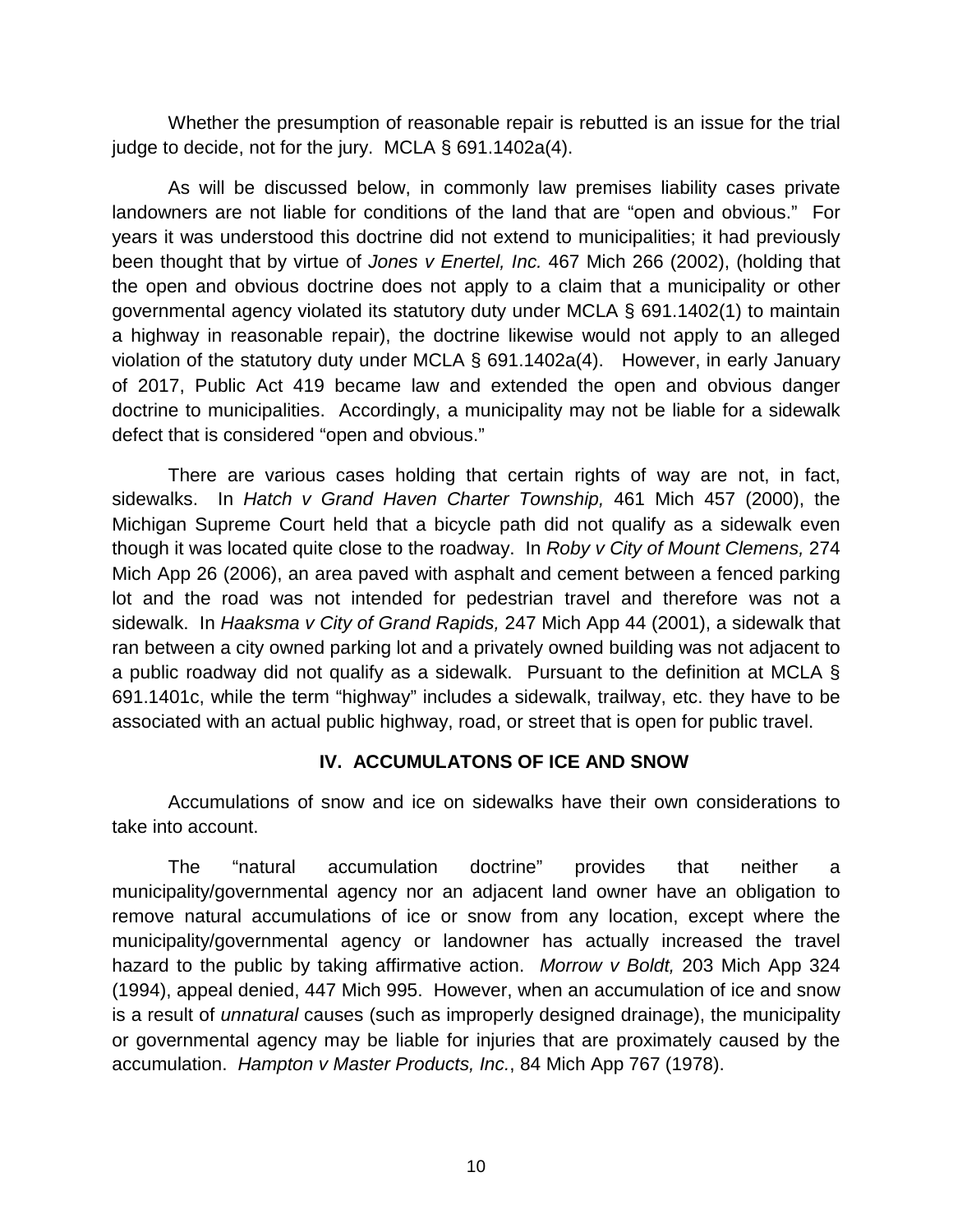In *Estate of Buckner v City of Lansing,* 274 Mich App 672 (2007), reversed 480 Mich 1243 (2008), a city sidewalk was obstructed and made impassible because of an accumulation of snow and ice that resulted from the defendant city's snowplowing activities. Not being able to use the sidewalk, plaintiffs walked in the roadway next to the curb and were struck by a car. The court of appeals held that the trial court properly denied summary disposition because the city could be found liable for creating an unnatural accumulation of snow. However, the Michigan Supreme Court reversed, stating "Because the accumulation, by itself, of ice and snow on a sidewalk, regardless of whether it accumulated through natural causes or otherwise, does not constitute a "defect" in the sidewalk, plaintiffs have not shown that defendant violated its duty to "maintain" the sidewalk "in reasonable repair."

Under common law, a landowner is under no obligation to repair and maintain an abutting public sidewalk. *Haaksma v City of Grand Rapids,* 247 Mich App 44 (2001), appeal denied 465 Mich 973. However, local ordinances obligating adjacent landowners to remove snow and ice and/or to keep public sidewalks in reasonable repair are not uncommon. *Ordinarily*, such an ordinance does not impose personal liability to an injured party on the adjoining landowner from failure to repair or remove snow and ice. *Tugender v Rosenblatt,* 23 Mich App 580 (1970). However, such an ordinance will result in liability if it expressly provides for it. *Levendoski v Geisenhaver,* 375 Mich 225 (1965). In any event such an ordinance would not remove any responsibilities or liabilities that might otherwise attach to the municipality or governmental agency. *Hughes v City of Detroit,* 336 Mich 457 (1953).

#### **V. PRIVATE LANDOWNER RESPONSIBILITIES AND LIABILITIES**

Municipal planners may also wish to take into consideration the possible responsibilities and liabilities of private landowners with respect to sidewalks.

A key consideration is whether the private landowner merely owns property adjacent to a public sidewalk, or whether the landowner actually owns (or otherwise possesses or controls) the property that the sidewalk is situated on. In many cases the private landowner owns the real property but it is subject to an easement or right-of-way which allows the public authority to place a sidewalk.

As noted above, an adjacent private landowner has no obligation to repair or maintain a public sidewalk if the private landowner's property is merely adjacent to the sidewalk. There is an exception where a local ordinance requires the adjacent private landowner to do so, but even such an ordinance does not ordinarily provide for the private landowner's personal liability for any property damage or injuries caused by his or her failure to so maintain the sidewalk, unless the ordinance specifically provides for such private liability. Also, the "natural accumulation doctrine" which protects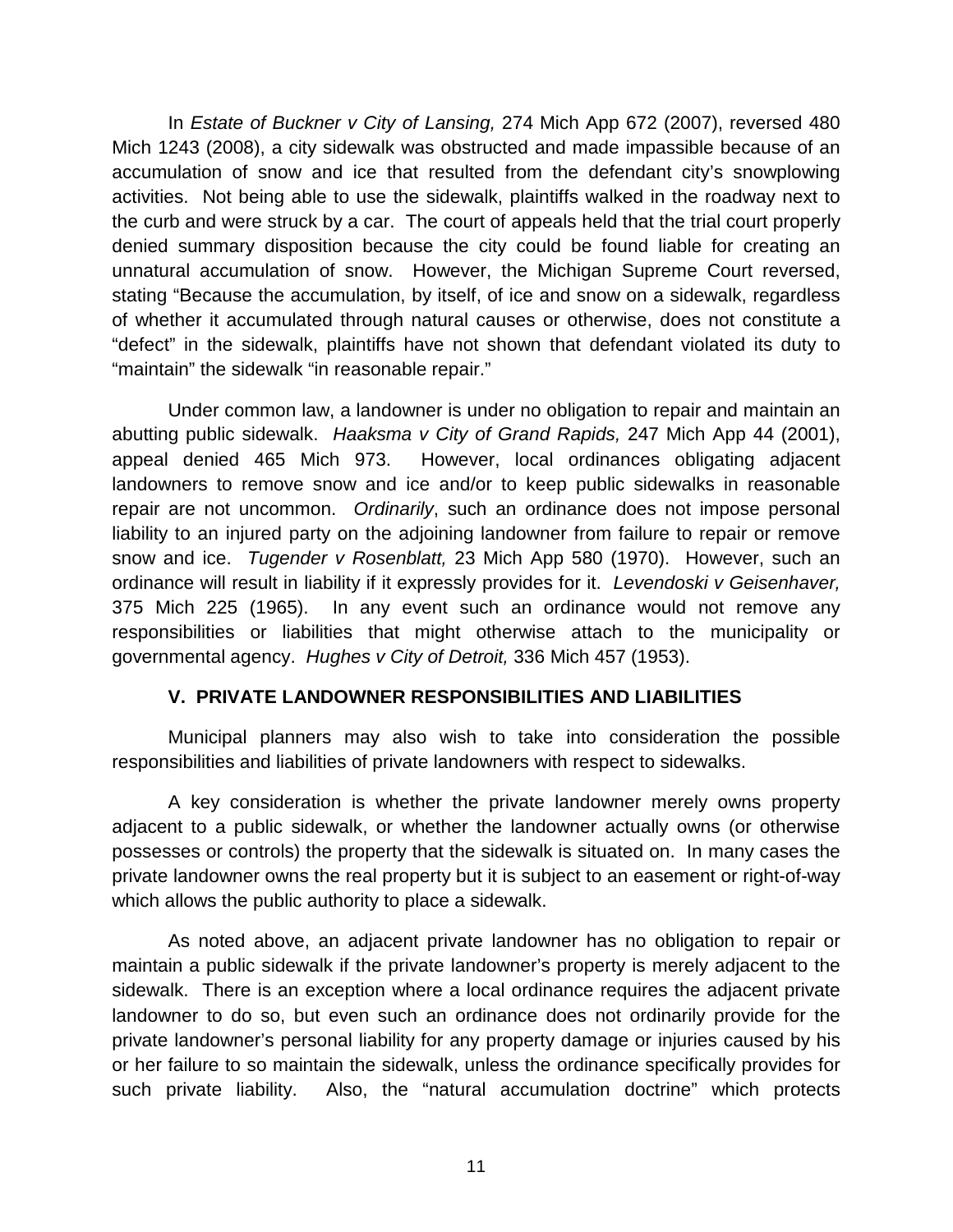municipalities and other governmental agencies from liability as to natural accumualtions of ice and snow also applies to adjacent private landowners.

However, the situation can be different if the private landowner actually owns (or possesses or controls) the property that the sidewalk is situated on. In such circumstances a private landowner could potentially find himself or herself with some personal liability arising from the condition of the sidewalk.

Unlike potential municipal liability for the condition of sidewalks which is statutory in origin, the potential liability of private landowners is based on common law. To establish a private landowner's liability, a plaintiff in a given case has to show that the plaintiff was owed a duty by that landowner and that the duty was breached.

Private landowner liability, however, is predicated upon possession and control. In other words, a party that does not have possession and control of land does not owe a duty to the injured party and has no liability. The duties that are owed by a private landowner, and which depend upon the plaintiff's status, will only be owed if the private owner can be said to be in possession and control of the property. Ownership alone is not dispositive of this question. *Orel v Uni-Rak Sales Co,* 454 Mich 564 (1987).

A person is in possession and control of property where:

- 1. That person is in occupation of land with an intent to control it;
- 2. That person has been in occupation of land with an intent to control it, if no other person has subsequently occupied it with an intent to control it; or
- 3. That person is entitled to immediate occupation of the land, if no other person is in possession.

*Orel, supra.,* and *Merritt v Nickelson,* 407 Mich 544 (1980).

**Invitee.** An invitee is owed the highest duty in premises liability cases, and generally are persons whose presence on the property can reasonably said to confer a business, commercial, monetary, or other tangible economic benefit on the owner of the premises. *Kreski v Modern Wholesale Elec Supply Co,* 429 Mich 347 (1987). If the plaintiff is an invitee, the property owner must maintain the premises in a reasonably safe condition; warn the invitee of dangers the property owner knows of, or should know of, or have created, unless the danger is open and obvious; and inspect the premises to discover possible dangerous conditions if a reasonable person would have inspected under the circumstances. *Kroll v Katz, supra*. However, possessors of land are not the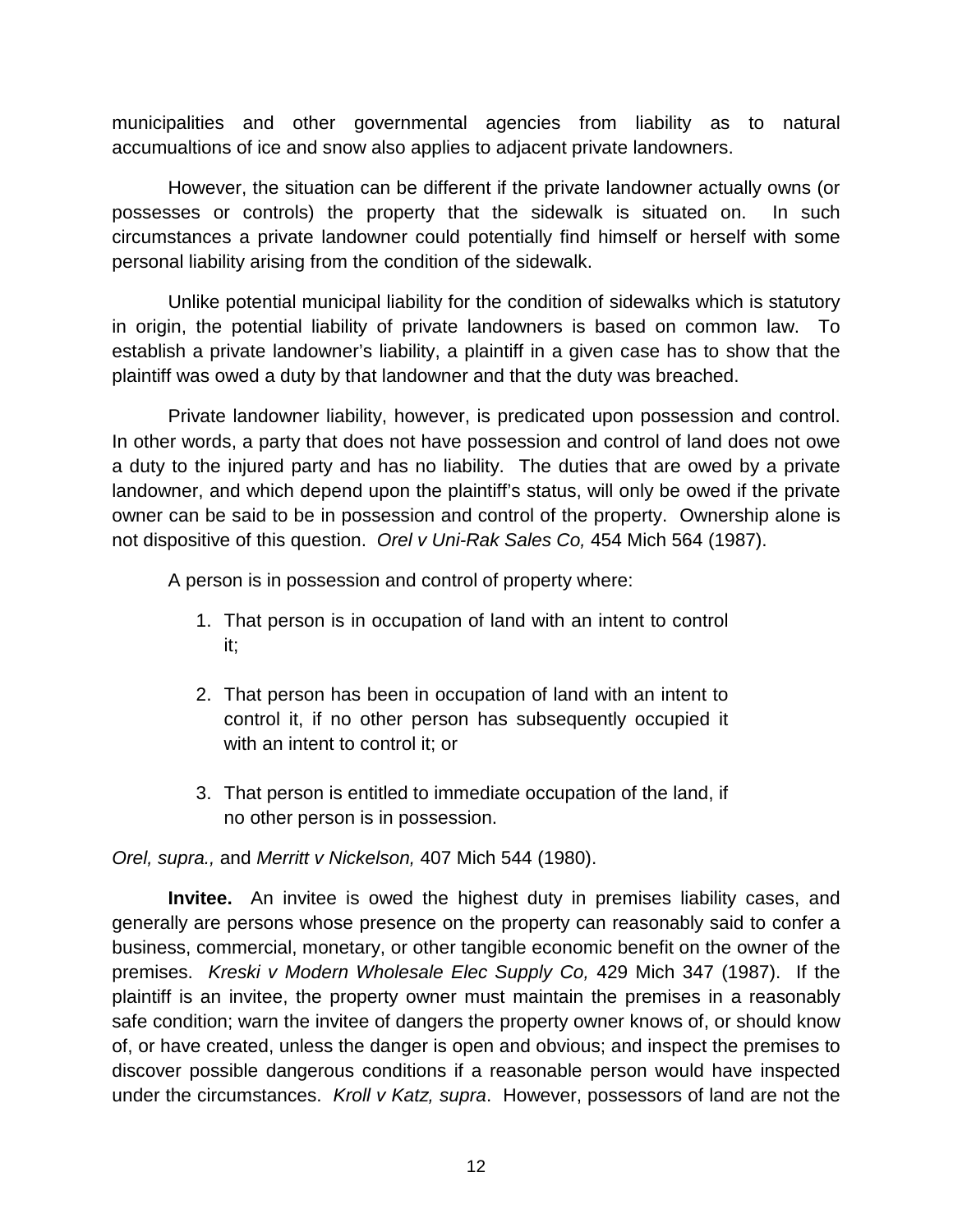insurers of their invitees' safety; rather, the duty is to exercise reasonable care for the invitees protection. *Bryant v Brannen,* 180 Mich App 87 (1989).

Child invitees are entitled to a heightened duty of care. *Bragan v Symanzik,* 263 Mich App 324 (2004). When the invitee is a child, the court must consider whether a dangerous condition would be open and obvious to a reasonably careful minor; that is, whether the minor would discover the danger and appreciate the risk of harm. *Id.*

**Licensee.** A licensee is a person on another's land for a purpose other than business who is not conferring a pecuniary benefit to the premises holder but who has the express or implied permission of the premises holder to be on the premises. *Kreski, supra*. Social guests, for instance, are licensees rather than invitees. *Preston v Sleziak,* 383 Mich 442 (1970). In many cases involving sidewalks, the plaintiff will arguably be at most a licensee of the private landowner.

The duty possessors of land owe to adult licensees is less than the duty owed to invitees. A possessor of land is liable for physical harm caused to a licensee caused by a condition on the land only if the following conditions apply:

> 1. The possessor knew or should have known of the condition, should have realized that it involved an unreasonable risk of harm to a licensee, and should have expected that the licensee would not discover or realize the danger;

> 2. The possessor failed to exercise reasonable care to make the condition safe or to warn the licensee of the condition and of the risk; andThe licensee did not know or have reason to know of the condition and the risk involved.

#### *Preston v Sleziak*, *supra*.

For a licensee, no duty is placed on the landowner to know of every potential danger, even if there might have been an opportunity, though unexercised, to fully inspect. The duty is limited to hazards that the defendant actually knows about, regardless of whether further inspection would have revealed them. *Shaw v Wiegartz,* 1 Mich App 271 (1965).

As with invitees, the courts recognize that where children are licensees a special rule imposing a higher degree of care may apply. In *Klimek v Drzewiecki,* 135 Mich App 115 (1984), the Michigan court of appeals held that there was an affirmative duty to exercise reasonable or ordinary care to prevent injury to child social guests.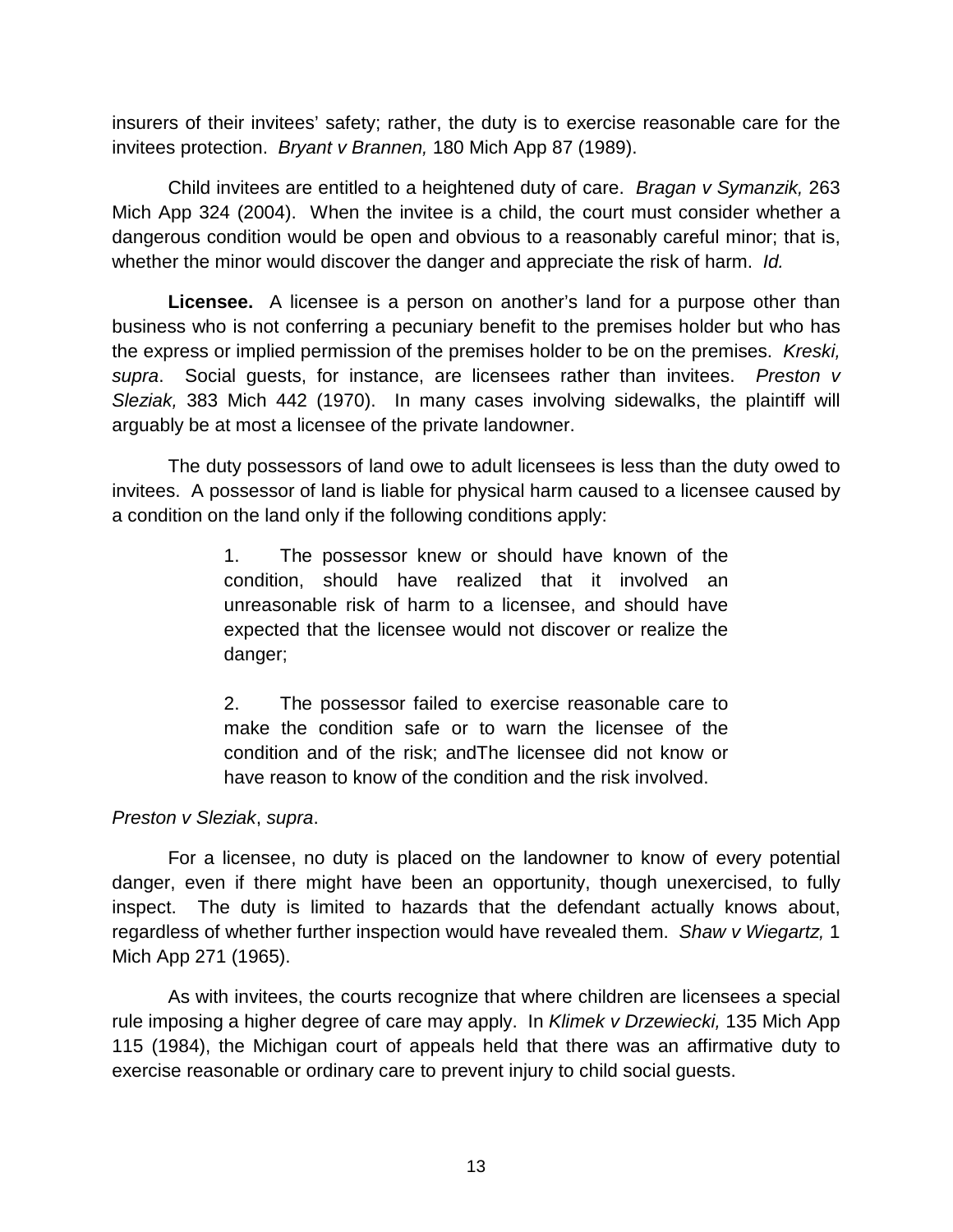**Trespasser.** A trespasser is a person who goes upon the premises of another without any express or implied invitation, for his or her own purposes, and not in the performance of any duty to the owner. *Alvin v Simpson,* 195 Mich App 418 (1992). Trespassers are lowest on the legal scale in terms of the level of care required to owners or occupiers of land. As a general rule, a land owner is liable to a trespasser only if the landowner is grossly negligent or commits a willful or wanton act that results in injury to the trespasser. *Wymer v Holmes,* 429 Mich 66 (1987). However, it is difficult to imagine circumstances where a member of the public utilizing a public sidewalk, albeit one located on private property, could be considered to be a trespasser.

**Open and Obvious Danger Doctrine.** Cases involving private landowner liability often revolve around the probable application of the open and obvious hazard doctrine. Essentially, the duty to protect an invitee does not extend to a condition from which an unreasonable risk of harm cannot be anticipated or from a condition that is so open and obvious that an invitee could be expected to discover it on his or her own. *Bertran v Alan Ford, Inc.*, 449 Mich 606 (1995) and *Riddle v McLouth Steel Products Corp,* 440 Mich 85 (1992).

Whether a danger is open and obvious depends on whether it is reasonable to expect that an average person with ordinary intelligence would have discovered the danger upon casual inspection. *Novotney v Burger King Corp,* (on remand), 198 Mich App 470 (1993).

Notwithstanding, if special aspects of a condition make even an open and obvious risk reasonably dangerous, or if the danger is "effectively unavoidable," a possessor of land must take reasonable precautions to protect against the risk. *Lugo v Ameritech Corp,* 464 Mich 512 (2001).

*Lugo* held that routine hazards do not constitute "special aspects." Thus, ice and snow (discussed below) are often considered to be "open and obvious" dangers for which there is no liability.

The courts have been very reluctant to find that a condition is "effectively unavoidable." For example, even where there is only one entrance and walkway leading up to the entrance is covered with ice, the hazard is not unavoidable because the plaintiff could simply have chosen to come back another day. *Joyce v Ruvin,* 249 Mich App 231 (2002).

**Special Considerations Involving Ice and Snow.** In *Mann v Shusteric Enters, Inc.* 470 Mich 320 (2004), the Michigan Supreme Court held that a premises holder does not have a duty to diminish the hazards of ice and snow if the accumulation is open and obvious. The premises holder must take reasonable measures within a reasonable period of time after the accumulation to diminish (not alleviate) the hazard of